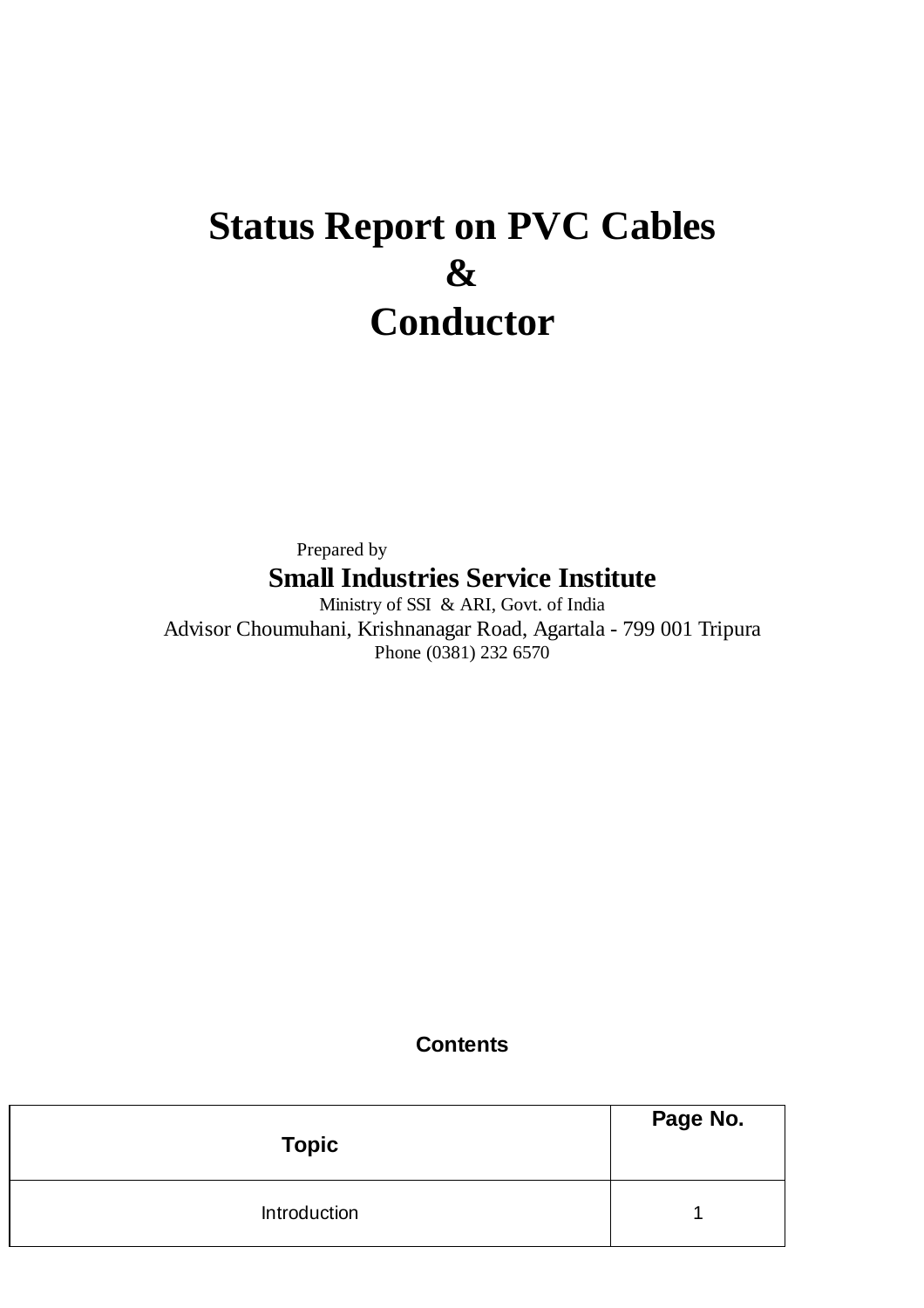| <b>Product Description</b>                              | $1 - 2$        |
|---------------------------------------------------------|----------------|
| Objective of the Reports                                | $\overline{2}$ |
| Methodology                                             | 2              |
| Status of industry                                      | $2 - 3$        |
| <b>Status of Technology</b><br>(Machinery & Equipments) | $3 - 9$        |
| <b>Quality Control</b>                                  | $9 - 10$       |
| Problems of Industry & Suggestions                      | $11 - 12$      |
| Status of working PVC Cable units                       | 13             |

## **1) Introduction:**

 PVC insulated cables & wires are the ultimate medium for the distribution of electricity. The PVC cables are used for the power distribution in all types of electric wiring, control cables, telephone cables and signaling in Railways. The PVC cable has mostly replaced VIR and CTS cable in domestic as well as industrial wiring due to its long life, moisture resistance, etc.

 The individual insulated conductors are covered with PVC coatings providing additional electrical and mechanical protection. The cables are suitable for use in sub-station, distribution systems, industrial installation, house wiring and street lighting, etc.

 House wire is the simplest of cables and most basic in its construction, manufacture and use. It consists of only two components, viz. conductor (mostly copper) and insulation (mostly PVC) involving three operations – wire drawing, stranding, bunching and extrusion. Before the advent and subsequent extensive use of vinyl compound as insulating materials, vulcanized rubber was most commonly used insulating material for domestic wire as it was for other types of cables. It served the industry and the users very well for several decades until replaced by PVC (Poly Vinyl Chloride).

#### **2) Product description:**

There are varieties of cables being in present usage depending on specific conditions likely to effect. The manufacturing range covers power and control cables, thermocouple extension and compensating cables that find application in various industries and projects. The various cable ranges in existence are as summarized below: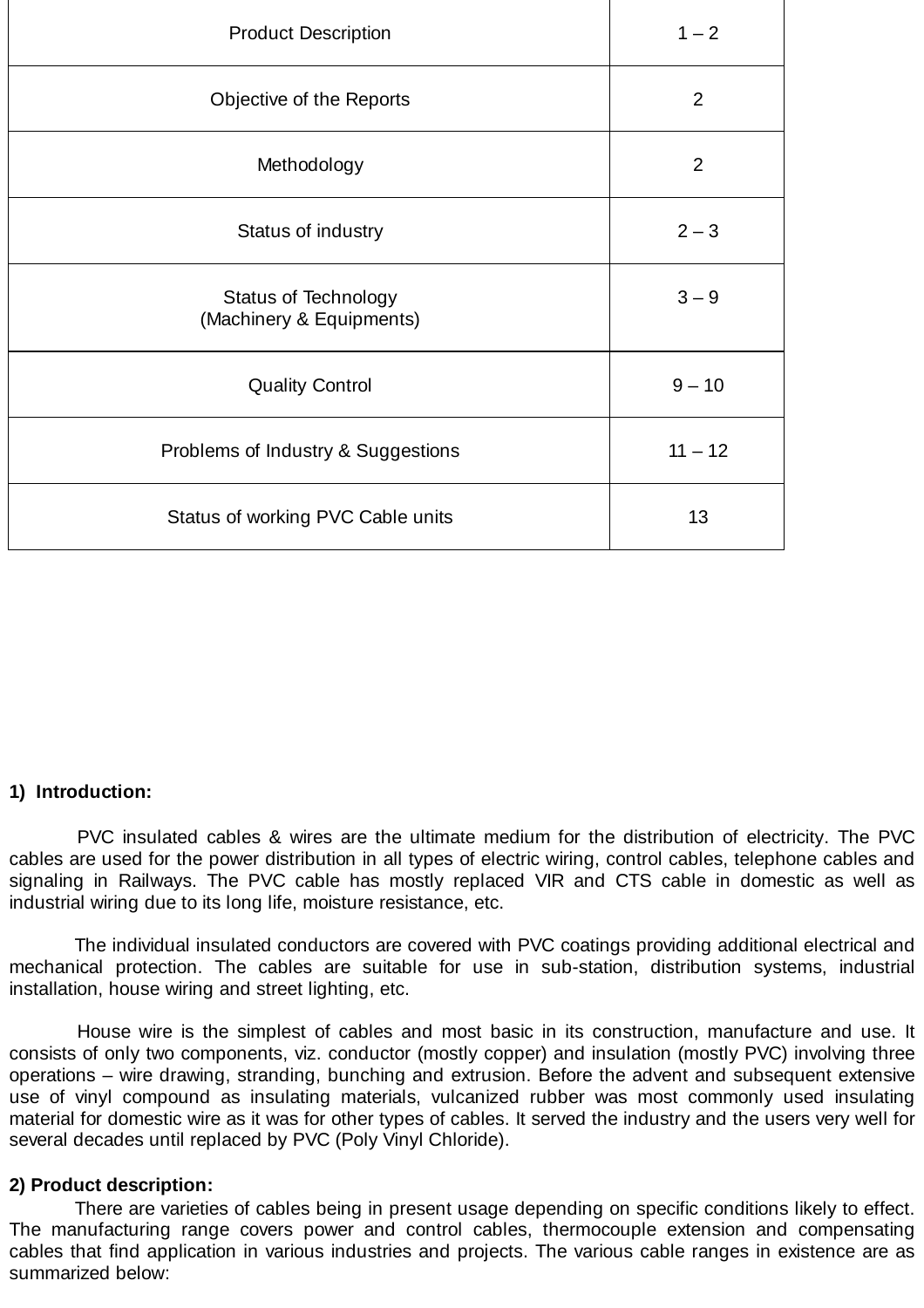- i) Single and multicore flexible cables
- ii) Control and power cables,
- iii) Instrumentation, RTD cables,
- iv) Thermocouple extension and compensating cables,
- v) Computer LAN co-axial and data communication cables,
- vi) Security and alarm cables,
- vii) Lead wires and high voltage ignition cables,
- viii) Rubber cables VIR / TRS / EPR, PCP / CSP silicon rubber cables,
- ix) Welding cables,
- x) Material handling equipment cables, lift cables,
- xi) Marine and offshore cables,
- xii) High temperature cables FG, Asbestos, Silicon, Teflon Mica and Ceramic Cables,
- xiii) FRL and Zero Halogen LSF fire survival cables,

## **3) Objective of the Report:**

 The main objective of this report is to highlight the industry of PVC Cable industry in small scale sector in Tripura and the infrastructural facility available in the state, to estimate the scope of future development, the requirement of industry, to put forth the problems faced by small scale units and to provide basic information to the prospective entrepreneurs who desire to set up such industry in Tripura State and put latest range of product, technological development in the field of cable industry for the existing industries.

## **4) Methodology:**

 For preparation of the report assistance was taken from Directorate of Industries, Govt. of Tripura, District Industries Centre of State for collecting the name and address and latest inclusion of new small scale units so that the exact details of PVC cable unit may collected. Efforts were also made to collect data from individual unit but the response was limited. Data collected through DIC and local units through personal visit and observations were analyzed and used for preparation of this report.

## **5) Status of Industry:**

PVC cable industry is one of the oldest and conventional industry in the country. It is dominated by the Manufacturer in organized sector like HMT, Nicco Cable, Bharatcab, Polycab, Finolex, Anchor, Havells, Newcab*, Cable Corporation of India,* Skytone, Phonix, Plaza, etc. and the same is flooded in the market. However, the local small scale PVC cable unit has got a pretty good market to cater the demand. The brand from small scale sectors are also capturing substantial good share of domestic market.

 In small scale sector, there are as per record available, five numbers of registered units manufacturing PVC cables in the state of Tripura. Out of five, one cable unit namely M/s. North Hill Wire and Cable Industry, Industrial Estate, Mission Tilla, Dharmanagar is situated in North Tripura and remaining four small scale units are situated in west Tripura. There are two more small scale units i.e. besides five above manufacturing conductors and stranded wires. All the cable and conductor units have come into existence within a last decade only. Most of the cable manufacturers are making PVC unarmoured cables of the range from 1.5 sq.mm to 50 sq. mm in single core to multicore as per the local demand of State Electricity Board. The present units are not sufficient to meet the demand of Power Department only. So none is trying to capture the demand of surrounding states in North Eastern Region rather the local demand of PVC cable is met by Kolkata and Guwahati where the concentration of PVC cable exists in abundance.

 The EC grade aluminum wire / copper wire is fed into extruder. As the wire passes through the die in the PVC extruder, an uniform coating of PVC is obtained all round the wire. This is in passed through a cold water which helps to cool the wire. The wire is then passed through spark tester continuously for testing the insulating strength of PVC coating. The name of manufacturer is printed on the cable after its emergence from the extruder and before cooling. The wire is coiled in the length of 100 metres on the take off system and then tested as per standard BIS specification.

The PVC cable are manufactured and tested as per IS – 694**:** 1990.

# **6) Status of Technology:**

 In the manufacturing of PVC cable of different ranges and qualities the basic process of manufacturing adopted by small scale units are almost similar everywhere. Only some units are adopting good and systematic stepwise process which includes annealing and wire drawing process where as most others are adopting extrusion process.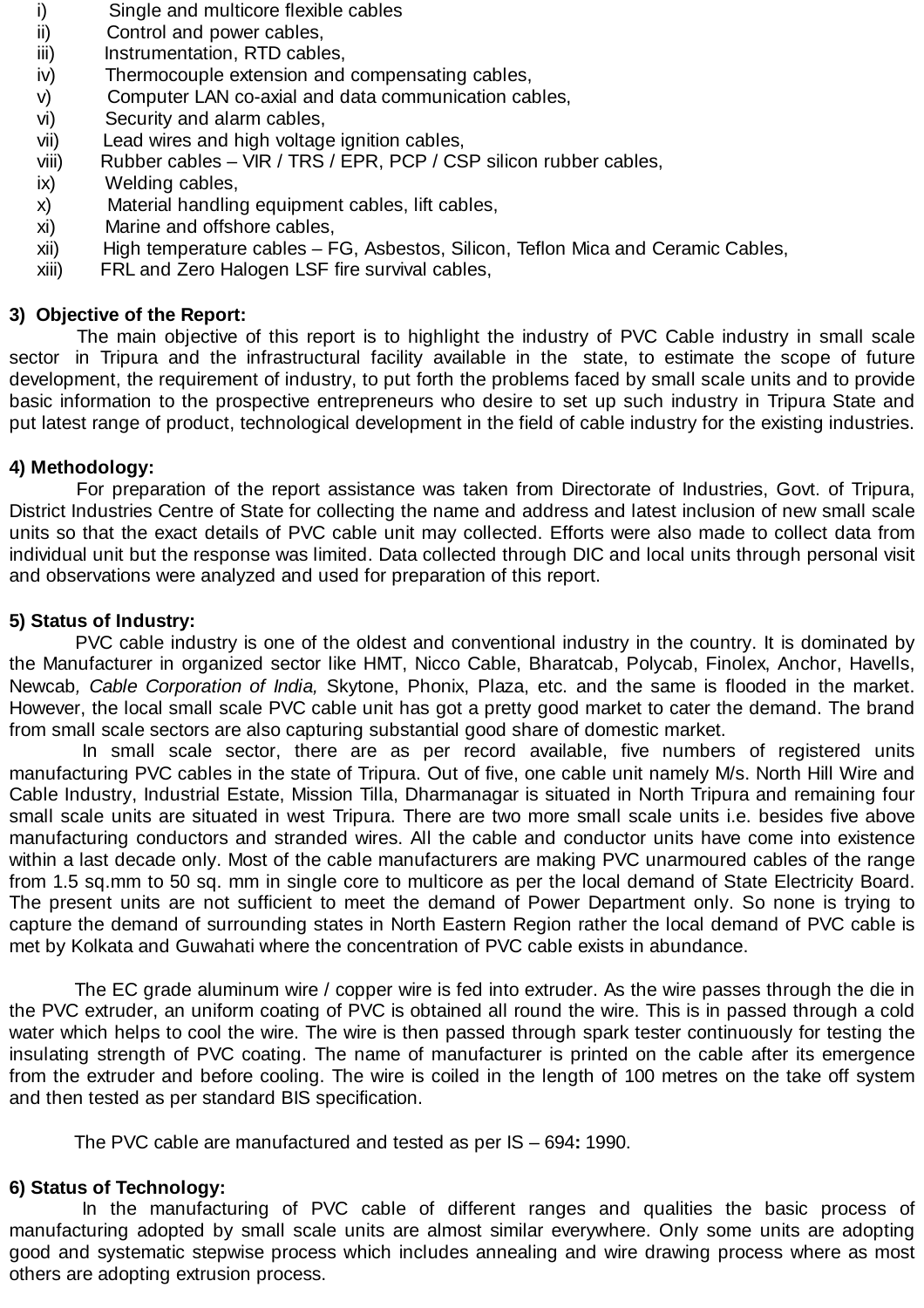The EC grade aluminum wire / copper wire is fed into extruder. As the wire passes through the die in the PVC extruder, an uniform coating of PVC is obtained all round the wire. This is in passed through cold water which helps to cool the wire. The wire is then passed through spark tester continuously for testing the insulating strength of PVC coating. The name of manufacturer is printed on the cable after its emergence from the extruder and before cooling. The wire is coiled in the length of 100 metres on the take off system and then tested as per standard BIS specification. The PVC cable are manufactured and tested as per IS – 694**:** 1990.

# **Machinery & Equipments In Use**

 The plant and machinery required to carry out the manufacturing process of PVC cables are listed below:

# **Production Machinery:**

- i) PVC extruder 65 MM complete with cooling through, take off and take up system.
- ii) Wire straightening equipment.
- iii) Embossing roll for embossing name of manufacturer, size, voltage, grade, etc.
- iv) Coil winding and length measuring machine,
- v) Extrusion dies and nozzles, etc.
- vi) Annealing pit furnace,

# **Testing Equipment:**

- i) Continuous spark tester 0 to 11 KV, 1 KVA,
- ii) Kelvin's double bridge,
- iii) Insulation tester 500 V DC
- iv) Million Megohm Meter,
- v) Tensile testing machine  $(50 100 500 \text{ kg})$
- vi) High voltage test set  $(0 10$  KV AC)
- vii) Ageing test apparatus for shrinkage and hot deformation,
- viii) Fire resistance test apparatus,
- ix) Thermostatically control hot water bath,
- x) Traveling microscope,
- xi) Micrometer (0 to 25 mm),
- xii) Miscellaneous equipment calipers etc.,

House wiring PVC Cable specification is covered by IS – 694 – 1990, BS – 6004 – 1990 (British) and various international specification which are more or less similar except for some dimensional, voltage grade and test parameters.

## **Conductor :**

 Copper is the most acceptable metal for conductor as it has got good conductivity, higher tensile strength and higher ductility and it can be drawn into extremely fine sizes. The jointing of copper conductor is also easy. The conductor material is generally electrolytically refined 99.99% pure copper drawn into fine wire and annealed as per IS : 8130 – 1984. The selection of conductor is based on three important considerations – size, stranding and strand construction. There is a recent trend amongst some of the leading manufacturer of house wire to do away with bunching / stranding and insulate the wire in a group, laid side –by-side parallel to each other in an effort to eliminate the process of bunching / stranding and got down the manufacturing cost at the cost of flexibility and advantages that bestows on the conductor.

- **a) Size:** Size is considered with due regard to DC resistance, current carrying capacity and breaking load requirement.
- **b) Stranding / Bunching:** Stranding is related to flexibility and was developed as a meance is overcoming the rigidity of solid wires. For any given conductor size, greater the number of strands with corresponding decrease in the individual strand diameter, the more flexibility and more costly the conductor. Flexibility of the insulated finished wire , however, is affected not only by the conductor flexibility, but also by the type and thickness of the insulation.
- **c) Strand construction:** It is influenced by flexibility requirement and generally cover the following two types stranded and Bunched.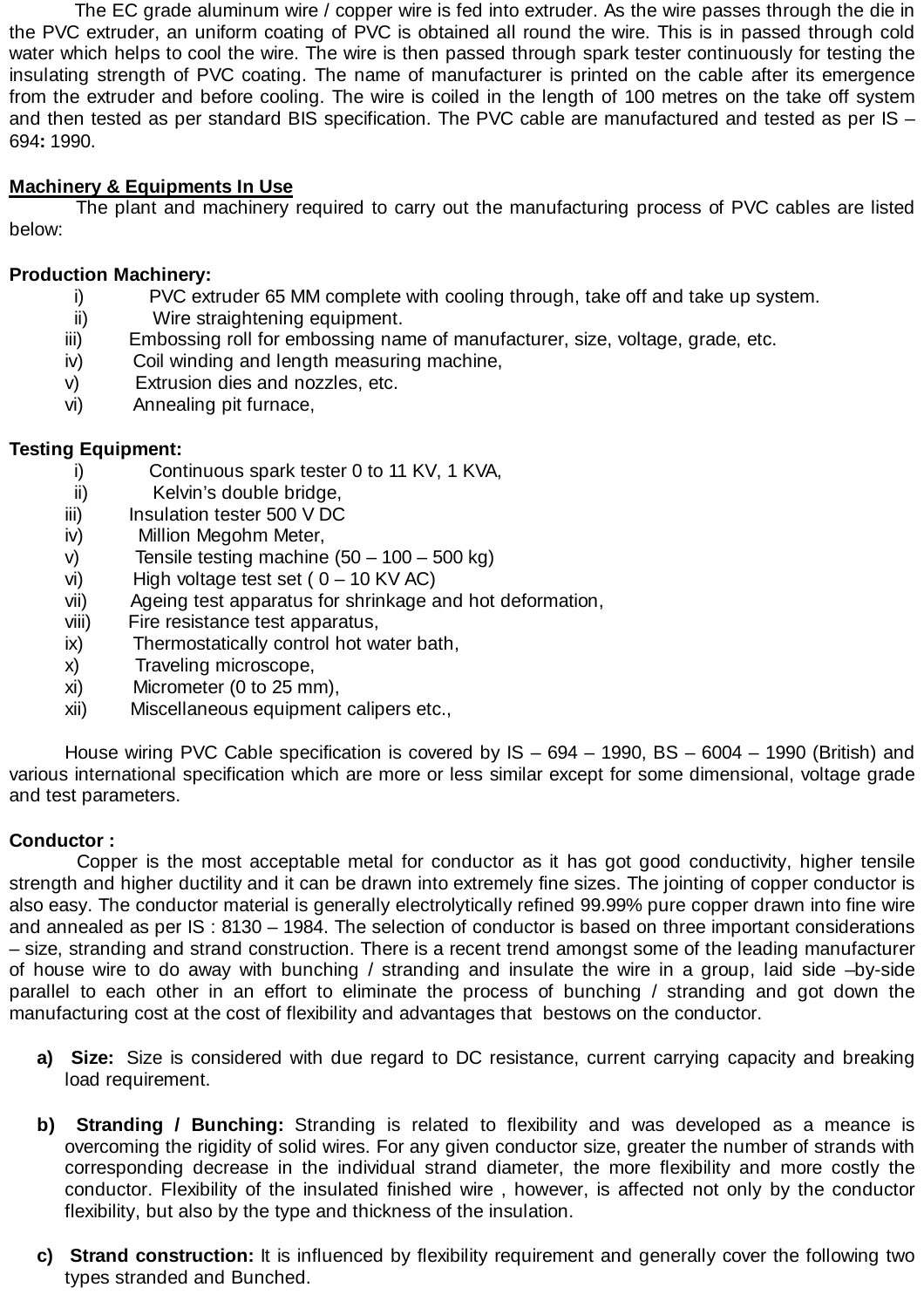A stranded conductor is of true concentric configuration composed of a central wire surrounded by one or more layers of helically laid wire with two director lay revered for successive layers. Unless otherwise specified the direction of the lay of the other layer is right hand. For House Wire the stranded conductor is a 7 wire strand composed of layer of 6 wires around the central wire bunch conductor is composed of any number of wires twisted together in the strand direction without regard to geometrical arrangement of individual wire.

Bunching of standing imparts following distinctive characteristics to the conductor.

- · Greater cohesiveness of individual wire strand,
- · Greater flexibility,
- Marginal increase in DC resistance.

#### **d) Greater Cohesiveness:**

Bunched / stranded conductors provide easy termination and good contact because of twisted wires acting as an single conductor. In the case of straight wires without bunching / stranding as soon as the insulation is stripped off to bare the conductor, wires false up and there is a need to twist them together before inserting in the terminal hole. It is time consuming and does not ensure uniform twisting and hence proper electrical contact. An electrician not careful enough may do a bad termination job. Improper / loose contact can cause sparking and localized heating / temperature rise leading to short circuit. Its importance can be judged by the simple fact that and more housewiring is now done in concealed conduits. Any short circuit / cable failure can cause building fire, as witnessed in recent times resulting in loss of human lives and crores of worth properties.

#### **e) Flexibility:**

It means, when the bunch / strand is bent, individual strand will stay in place without getting disturbed because of the bending radius. So, greater the flexibility, shorter the bending radius. A bunched or stranded conductor can be handled with greater care during the various operations in the manufacture of cable and the subsequent installation without any effect on the shape distortion, flaring of individual strand, kink etc. It is of particular importance while putting the cable through conduct during installation as flexibility tends itself to easy and faster pulling through conducts and around corners.

As per IS: 8130 the degree of flexibility is defined by class number which determines the conductor construction. Flexible copper conductor for house wire is either class 2 or 5 and the size most commonly used are 1.0 to 6.0 mm<sup>2</sup>

#### **f) DC Resistance:**

It is directly related to the stranding factor resulting in an increase in the length of the individual strand. The increase being generally of the order of 1 to 2% is depending on the lay length of wires. In bunches, the increase is 0.5% to 1.0% and in the case of strand it is upto 2%. The resulting increase in DC resistance of the same proportion, however, is negligible compared to other advantages further conductor resistance as per IS, BS, IEC, ISO, etc. have been standardized considering the stranding factor.

## **g) Insulation:**

PVC is the most accepted plastic material for cable insulation the low / medium voltage grade as it has got better mechanical, electrical, weather proof, flame retarding and chemical resisting properties. Polyethylene has better electrical properties than PVC but because of certain shortcoming vig. Flame supporting characteristic and poor resistance of radiation, it cannot be used. These draw backs are overcome in some international specifications by using polyethylene as insulation and PVC as outer sheath of particular significance is flame retarding characteristic of PVC considering the extensive use of electrical appliances and electronics gadgets in household now a days.

PVC insulation material as per IS – 5831 is type A. the specification laid down by Bureau of Indian Standards (BIS) sufficiently guarantees electrical and physical properties for safe insulation. However, PVC is a very versatile material and its electrical and physical properties can be manipulated a wide range of compounding ingredients. Thus a particular PVC formulation may pass in all the tests and meet performance characteristics but its insulation resistance value may not be sufficiently higher to ensure high reliability and long life. High grade PVC insulation provides safety, reliability and long life to the cable. It is here that role of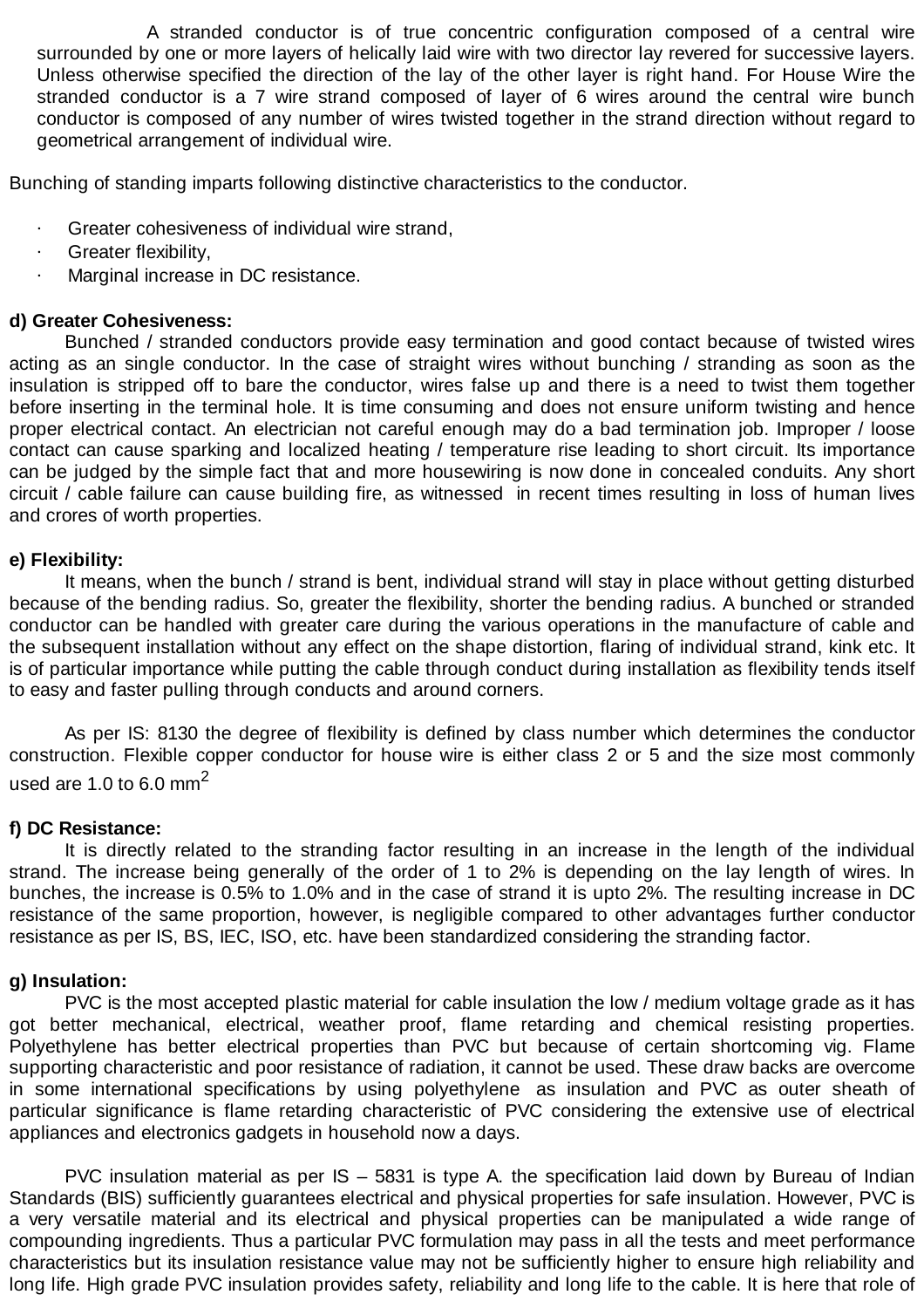reputed manufacturers like Anchore, Incab, NICCO comes to the fore who ensures that the electrical and physical properties of PVC insulation are much more higher than the minimum values specified by IS:694- 1990 with special emphasis on flame retarding and minimum smoke emission properties.

FRLS (Flame Retardant Low Smoke) cables are insulated with specially designed PVC compound which has extra ordinary flame retardants and low smoke emission characteristic with higher oxygen contents of more than 32% against the minimum specified value of 29% in the surrounding environment for the wire to combust or alternatively the temperature of the surrounding environment must be very high (up to 400 degree centigrade against the minimum FRLS wire would not catch fire even at elevated temperatures under normal atmospheric oxygen contents.

## **7) Latest trend:**

With more and more high rice building coming up and as a rule concealed wiring in vogue, the importance of safety against fire hazards caused by cable failure. Short circuit is more than ever before. Awareness to use FRLS PVC insulated cable has met with success. Even the normal type PVC formulation has been designed to have better flame retardant (FR) properties the low smoke and less fumes. Halogen Free Flame Retardant (HFFR) wire is also available which is insulated with non vinyl based compound that retards fire and does not emit halogen gases when it catches fire. This is the only advantages but at a prohibitive cost. It is 40 – 50 % costlier than FRLS wire considering the real situation not only cost versus benefit ration is very high but practically no benefit across. Wiring is done in conduct or casting and capping manufactured out of ordinary PVC which is neither fire retardants nor non smoking. In fact, being ordinary low cost PVC compound, in case of electrical fire, it is most prone to catch fire and dense toxic smoke nullifying the halogen free characteristics of HFFR. Again telephone LAN, coeval and appliances cables installed in a building are insulated with normal PVC compound. In the event of fire, these too burn and emit smoke and halogen gases. So, the kind of safeguard one expects by wiring HFFR wire reality is not available. The only common characteristic of FRLS and HFFR wire that offers protection is flame retardants property and this is available equally in both types of cables. In the final analysis, no additional benefit in real terms by using 40 to 50% costlier HFFR wire. In an example given is a better conductor than copper in house wire or other most commonly used cables because of its prohibitive cost.

## **Profibus Cables with Integrated Supply Cores:**

A Chainflex CF11 profibus cable with integrated supply cores is another special cable for mobile energy supplies. The advantage of hybrid cable is in addition to the shielded bus elements four more power supply cables can be integrated. These additional supply cores have a cross section of 1.5 mm $^2$  each "Chain flex typical" is the special design of the profibus cable.

The profibus elements must be stranded is a very short pitch length then equipped with a pressure extruded inner-jacket and a two shields and finally stranded again with 4 addition supply cores in a very short pitch length.

This is important to avoid failures caused by corkscrews and core ruptures. This often happens, when its design is asymmetrical or where the structure is filled with fillers and foils. For this reason the extremely abrasion fire TPE outer-jacket is extruded under high pressure into all intermediate spaces of the stranding – this is another stabilization of chainflex cable.

The PVC and halogen free profibus hybrid cable is DESINA- conforming and releases under most difficult applications energy chain bending radius of only 125 mm.

This corresponds to 10X D outside diameter at high accelerations and long travels. The CF11.02.02.15.0.40 PBA L.C.D- so the precise product is like other 634 tested of cables ex-works.

## **8) Quality Control:**

The PVC cable for domestic purposes is manufactures and tested as per IS specification No. 694 – 1977 with latest amendments. PVC insulated (Heavy duty) electric cables are tested as per IS 1554 (Part I) – 1988 with latest amendments.

The following are the tests carried out as per respective specification:

**Type test:** Tests carried out to prove conformity with this standard. These are intended to prove the general requirements, qualities of a given sample selected from a lot of production.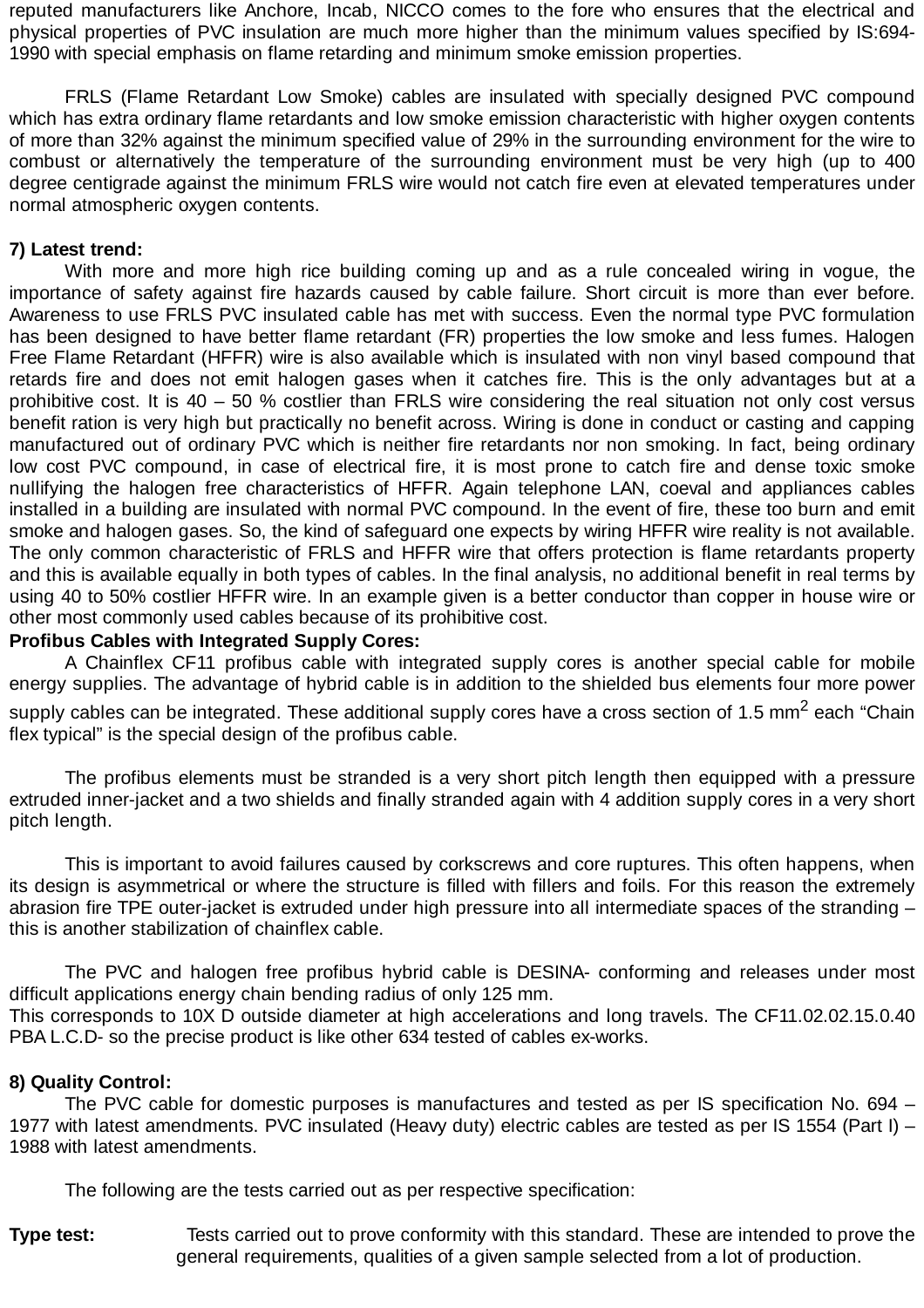**Routine test:** Tests carried out on all the PVC cable to check requirement which are likely to vary during

**Acceptance test:** Tests carried out on samples taken from a lot for the purpose of acceptance of the lot

The following shall constitute type tests:

| SI. No.        | <b>Tests</b>                          | For requirement Ref. to IS | For test method Ref.  |  |
|----------------|---------------------------------------|----------------------------|-----------------------|--|
|                |                                       |                            | to IS:10810(Part No.) |  |
| a)             | Test on conductor                     |                            |                       |  |
| $\mathbf{1}$   | Annealing test (for copper            | IS: 8130 - 1984            | 1                     |  |
| $\overline{2}$ | Tensile test (for aluminum)           | IS: 8130 - 1984            | $\mathbf{2}$          |  |
| $\overline{3}$ | Wrapping test (for aluminum)          | IS: 8130 - 1984            | $\overline{3}$        |  |
| 4              | Conductor resistance test             | IS: 8130 - 1984            | 5                     |  |
| b)             | Test for armouring wires/strips       | Table 5 & S3975-1979       | 36 to 42              |  |
| C)             | Test for thickness of insulation and  | 9,12,14Table 2,4,7         | 6                     |  |
|                | sheath                                |                            |                       |  |
|                |                                       |                            |                       |  |
| d)             | Physical test for insulation & outer  |                            |                       |  |
|                | seath                                 |                            |                       |  |
| 1)             | Tensile strength and elongation at    | IS-5831-1984               | $\overline{7}$        |  |
|                | break                                 |                            |                       |  |
| 2)             | Ageing in air oven                    | IS5831-1984                | 11                    |  |
| 3)             | Shrinkage Test                        | IS5831-1984                | 12                    |  |
| 4)             | <b>Hot Deformation</b>                | IS5831-1984                | 15                    |  |
| 5)             | Loss of mass in air oven              | IS5831-1984                | 10                    |  |
| 6)             | <b>Heat Shock Test</b>                | IS5831-1984                | 14                    |  |
| 7)             | <b>Thermal Stability</b>              | IS5831-1984                | IS5831-1984           |  |
| e)             | <b>Insulation Resistance Test</b>     | IS5831-1984                | 43                    |  |
| f)             | High Voltage Test(water immersion)    | 16.3                       | 45                    |  |
| g)             | Voltage<br>High<br>test<br>at<br>room | 16.2                       | 45                    |  |
|                | temp.                                 |                            |                       |  |
| h)             | <b>Flammability Test</b>              | 16.4                       | 53                    |  |

# **9) Problems of Industry & Suggestions:-**

- a) The non-availability of raw materials locally is major problem of all the small scale sector PVC cable manufacturing units in the State of Tripura.
- b) The PVC cable industry is capital intensive and they have to compete with large scale and reputed branded manufacturer of Kolkata, Delhi. So finance is a problem in running a unit on day to day basis. The unit for want of working capital and due to heavy competition on one side from large houses and another from branded items from surrounding west Bengal are not in position to organize regular selling network,
- c) Tripura Govt. is purchasing 35% of its requirements from outside the state supplier and 65% from local SSI of the State, in spite of unutilized capacity of local SSI in spite meeting quality requirements. Hence, it results in sickness of PVC cable unit. This is as per Tripura Incentive Scheme – 2002.
- d) The PVC cable units are to pay 4% CST on procurement of raw material primarily Aluminum from NALCO, BALCO, and HINDALCO besides transport charges from remote location. Hence, face problems in competiting the rates quoted by others in the state as well as in other state competition.
- e) For transportation of Aluminum from NALCO (Orisa) to Tripura, the cost comes to Rs. 5.50 / kg. under transport subsidy. It is because the rates have not been revised since long.
- f) There is no recognized / BIS accredited test house to render type testing facilities for PVC cable units. Hence the SS units have to rush to Kolkata only.
- g) The delay in payment by Govt. Departments is the foremost problem of small scale units. There are cases where payments have not been made to SS units even after one year or more from date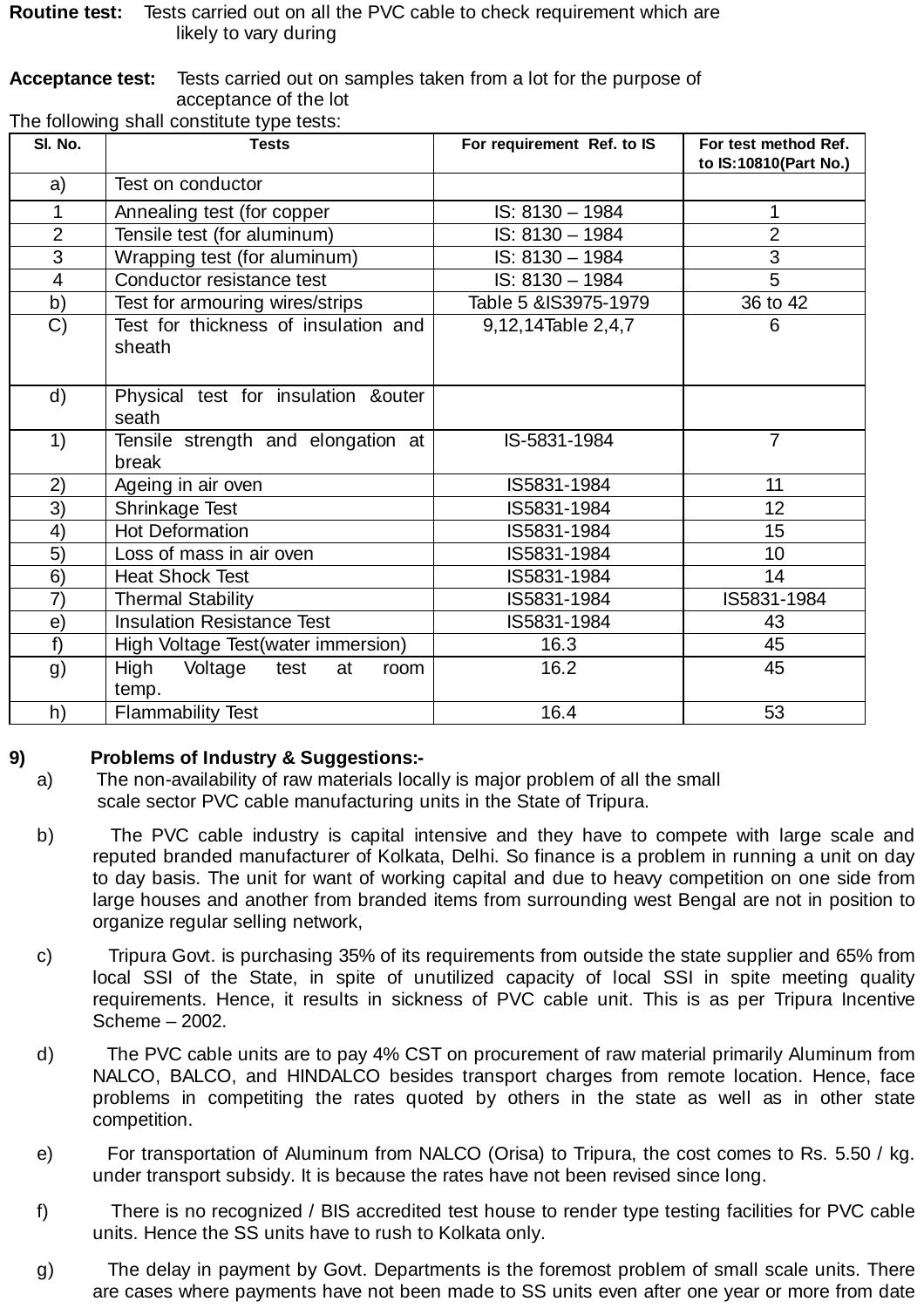of supply.

h) Shortage of skilled worker is also problem of local units.

 There should be an single agency like Tripura Small Industries Corporation for procurement of basic raw material i.e. Aluminum / Copper for distribution among SS units as per their production capacity which will certainly reduce the burden of stocking of raw material by SS units and in turn reduce the overhead cost thus it will make to units a healthy situation to fight the stiff competition (inter state competition). At least there should be a policy that state requirements will be filled by local manufacturer so that optimum capacity may be utilized.

 For North Eastern Region a specific testing laboratory should be installed which may cater the need of small scale units besides training of manpower and maintenance Otherwise for small components and wear and tear, One has to rush for Kolkata and in turn increasing the overall cost.

# **STATUS OF PERMANENT SSI REGISTERED PVC CABLE UNITS IN TRIPURA**

| SI.            | Name and<br>address of unit                                                                                                                                                                 | <b>SSI</b><br>registration<br><b>Product</b> |                                                             | No. of  | <b>Investment</b> |             | <b>Remarks</b><br><b>Production</b>                                               |
|----------------|---------------------------------------------------------------------------------------------------------------------------------------------------------------------------------------------|----------------------------------------------|-------------------------------------------------------------|---------|-------------------|-------------|-----------------------------------------------------------------------------------|
| No.            |                                                                                                                                                                                             |                                              | worker                                                      | Plant & | Working           |             |                                                                                   |
| $\mathbf{1}$   |                                                                                                                                                                                             | no. & date                                   |                                                             |         | Machinery         | Capital     |                                                                                   |
|                | M/s.<br><b>Arundhuti</b><br>Cables,<br>Industrial<br>Estate, A. D.<br>Nagar,<br>Agartala<br><b>Partners</b><br>Shri<br>N.<br>R.<br>Shri<br>Das,<br>Kanak Jain                               | 00793,<br>dated<br>25-4-90                   | <b>PVC</b><br>insulated<br>&<br>sheathed<br>cable           | 12      | 5.5<br>lakhs      | 20<br>lakhs | 4 sq.mm-<br>3600Km<br>$2.5$ sq.mm<br>5000Km                                       |
| $\overline{2}$ | M/s.<br><b>North</b><br><b>Wires</b><br><b>Hill</b><br>Cable<br>Industry,<br>Industrial<br>Estate,<br>Tilla,<br><b>Mission</b><br>Dharmanagar,<br>North Tripura<br>Prop. Shri Ajit<br>Nandi | 19010076,<br>dated<br>04.9.93                | <b>PVC</b><br>Insulated<br>cable                            | 12      | 8 lakhs           | 2<br>lakhs  | <b>No</b><br>production<br>then<br>declared<br>closed by<br><b>State</b><br>Govt. |
| 3              | M/s. Tripcon<br><b>Dukli</b><br><b>Industrial</b><br>Estate,<br>Madhuban,<br>Kamer<br>Ports<br><b>Tripura West</b><br>Partner: Shri<br>P. P. Goel,<br>Shri Ajai Goel.                       | 00851,<br>dated<br>30.6.90                   | All<br>Alluminium<br>conductor,<br><b>ACSR</b><br>Conductor |         |                   |             |                                                                                   |
| 4              | <b>Basanti</b><br><b>Cables</b><br>&<br>Conductor(P)<br>Ltd.,<br>60/5, Central<br>Road,                                                                                                     | 19030186<br>dated<br>15.5.93                 | ACC /<br><b>ACSR</b><br>conductor                           | 20      |                   |             |                                                                                   |